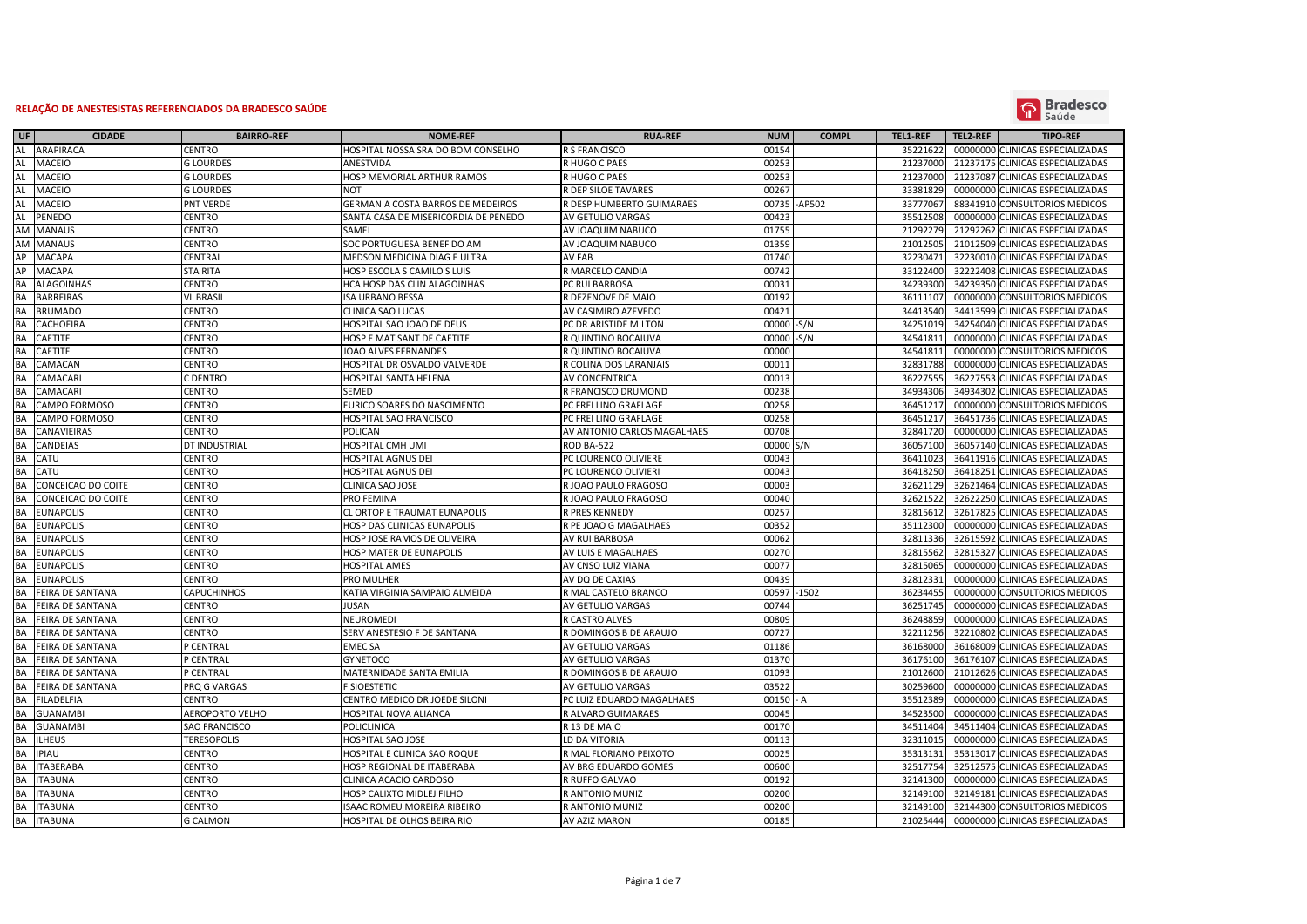

| UF        | <b>CIDADE</b>          | <b>BAIRRO-REF</b>         | <b>NOME-REF</b>                   | <b>RUA-REF</b>                | <b>NUM</b><br><b>COMPL</b>  | <b>TEL1-REF</b> | <b>TEL2-REF</b> | <b>TIPO-REF</b>                  |
|-----------|------------------------|---------------------------|-----------------------------------|-------------------------------|-----------------------------|-----------------|-----------------|----------------------------------|
| BA        | <b>ITABUNA</b>         | PONTALZINHO               | UNICOR                            | R ANTONIO MUNIZ               | 00000 S/N                   | 32149158        |                 | 32149100 CLINICAS ESPECIALIZADAS |
| BA        | <b>ITABUNA</b>         | <b>STO ANTONIO</b>        | HOSPITAL SAO LUCAS                | TV CASTRO ALVES               | S/N<br>00000                | 32115604        |                 | 00000000 CLINICAS ESPECIALIZADAS |
| BA        | <b>ITAPETINGA</b>      | <b>CENTRO</b>             | POLICLIN                          | R JOSE BONIFACIO              | 00064                       | 32611005        |                 | 32611465 CLINICAS ESPECIALIZADAS |
| <b>BA</b> | <b>ITAPETINGA</b>      | <b>QUINTAS DO MORUMBI</b> | CDI                               | R LIBERALINO ALVES DE ALMEIDA | 00071                       | 32623313        |                 | 00000000 CLINICAS ESPECIALIZADAS |
| BA        | <b>JACOBINA</b>        | <b>CENTRO</b>             | CLINICA SANTA BARBARA             | R MELCHIOR DIAS               | 00066                       | 36213423        |                 | 36213440 CLINICAS ESPECIALIZADAS |
| BA        | <b>JACOBINA</b>        | CENTRO                    | CLINICA SANTO ANTONIO             | AV ORLANDO OLIVEIRA PIRES     | 00538                       | 36210045        |                 | 00000000 CLINICAS ESPECIALIZADAS |
|           | <b>JEQUIE</b>          | CENTRO                    | HOSPITA SANTA HELENA              | R ABILIO PROCOPIO             | 00064                       | 3526830         |                 | 35268330 CLINICAS ESPECIALIZADAS |
| BA        | <b>JEQUIE</b>          | CENTRO                    | <b>IORTE</b>                      | R S CRISTOVAO                 | 00009                       | 35256441        |                 | 35262825 CLINICAS ESPECIALIZADAS |
| BA        | <b>JEQUIE</b>          | CENTRO                    | PERPETUO SOCORRO                  | R NESTOR RIBEIRO              | 00343                       | 35256202        |                 | 35251752 CLINICAS ESPECIALIZADAS |
| BA        | <b>JUAZEIRO</b>        | AT MARAVILHA              | SOTE                              | R UM                          | 00001                       | 36138888        |                 | 36138852 CLINICAS ESPECIALIZADAS |
| BA        | <b>JUAZEIRO</b>        | <b>CENTRO</b>             | CANDIDO NOBRE DOS SANTOS          | PC BR DO RIO BRANCO           | 00022                       | 36117225        |                 | 00000000 CONSULTORIOS MEDICOS    |
| BA        | JUAZEIRO               | <b>CENTRO</b>             | PRO MATRE DE JUAZEIRO             | PC BR DO RIO BRANCO           | 00022                       | 36118327        |                 | 36115374 CLINICAS ESPECIALIZADAS |
| <b>BA</b> | LUIS EDUARDO MAGALHAES | <b>CENTRO</b>             | CLINICA SAO CAMILO                | <b>R PIAUI</b>                | 00000<br>-QD77 LT24         | 36280011        |                 | 36280197 CLINICAS ESPECIALIZADAS |
|           | LUIS EDUARDO MAGALHAES | <b>MIMOSO</b>             | <b>IOSPITAL E MATER SILVESTRE</b> | AV BRASILIA QD 4 A LT 1/12    | 00231                       | 36287499        |                 | 36283975 CLINICAS ESPECIALIZADAS |
| <b>BA</b> | MATA DE SAO JOAO       | CENTRO                    | CLIMEGE                           | R QUINTINO BOCAIUVA           | 00040                       | 36351204        |                 | 36351996 CLINICAS ESPECIALIZADAS |
| BA        | MATA DE SAO JOAO       | <b>CENTRO</b>             | CLINICA SAO JOAO                  | R ALFREDO GARCEZ              | 00202                       | 36351115        |                 | 00000000 CLINICAS ESPECIALIZADAS |
| BA        | <b>MUCURI</b>          | <b>JD EUCALIPTOS</b>      | REDE DE SAUDE PAINEIRAS           | AV DOS EUCALIPTOS             | 00008                       | 38787000        |                 | 36052225 CLINICAS ESPECIALIZADAS |
| <b>BA</b> | PARAMIRIM              | <b>CENTRO</b>             | MEDCLIN                           | AV CEL ANTONIO GUIMARAES      | 00000<br>-S/N               | 34712374        |                 | 34712372 CLINICAS ESPECIALIZADAS |
| BA        | PAULO AFONSO           | <b>CENTRO</b>             | CLINICA SANTA MONICA              | AV APOLONIO SALES             | 00406                       | 32812748        |                 | 32816072 CLINICAS ESPECIALIZADAS |
| <b>BA</b> | REMANSO                | <b>CENTRO</b>             | CASA DE SAUDE DE REMANSO          | AV PRES JOAO FIGUEIREDO       | 00660                       | 35351051        |                 | 35351127 CLINICAS ESPECIALIZADAS |
| <b>BA</b> | RIBEIRA DO POMBAL      | CENTRO                    | CLINICA VIVA                      | AV HILDETE LOMANTO            | 00840                       | 32762141        |                 | 00000000 CLINICAS ESPECIALIZADAS |
| BA        | SALVADOR               | <b>BONFIM</b>             | HOSPITAL DA SAGRADA FAMILIA       | R PLINIO DE LIMA              | 00001                       | 3310910         |                 | 00000000 CLINICAS ESPECIALIZADAS |
| <b>BA</b> | SALVADOR               | CANELA                    | COT CANELA                        | R JOAO DAS BOTAS              | 00028                       | 21024400        |                 | 21024490 CLINICAS ESPECIALIZADAS |
| BA        | SALVADOR               | <b>FEDERACAO</b>          | HOSPITAL SANTO AMARO              | LD DO CAMPO SANTO             | 00000<br>S/N                | 35045000        |                 | 35045240 CLINICAS ESPECIALIZADAS |
| <b>BA</b> | SALVADOR               | LIBERDADE                 | <b>SIM CLINICAS</b>               | <b>EST DA LIBERDADE</b>       | 00408                       | 33278100        |                 | 00000000 CLINICAS ESPECIALIZADAS |
| BA        | SALVADOR               | NAZARE                    | CLINNAZA                          | R DO CABRAL                   | 00173                       | 32437534        |                 | 32421200 CLINICAS ESPECIALIZADAS |
| BA        | SALVADOR               | ONDINA                    | CTD CLINICA DE TERAPIA DA DOR     | R MACAPA                      | 00227                       | 30320050        |                 | 00000000 CLINICAS ESPECIALIZADAS |
|           | SALVADOR               | <b>ONDINA</b>             | SALVADOR - CLINICA DA DOR         | AV ANITA GARIBALDI            | 01815<br>$-LJ$ 04           | 32374001        |                 | 00000000 CLINICAS ESPECIALIZADAS |
|           | SALVADOR               | <b>ONDINA</b>             | SEMDOR                            | AV ANITA GARIBALDI            | <b>SL 101 BL B</b><br>01815 | 33323165        |                 | 00000000 CLINICAS ESPECIALIZADAS |
|           | SALVADOR               | <b>LIMA</b>               | LINICA SAO BERNARDO               | AV ALIOMAR BALEEIRO           | 00053                       | 3392433         |                 | 00000000 CLINICAS ESPECIALIZADAS |
| BA        | SALVADOR               | PITUBA                    | <b>INAD</b>                       | R ALTINO S DE BARROS          | 00241<br>SL 1302            | 3350623         |                 | 00000000 CLINICAS ESPECIALIZADAS |
| BA        | SALVADOR               | PITUBA                    | SOMED                             | AV MANOEL D DA SILVA          | 00112                       | 22028000        |                 | 00000000 CLINICAS ESPECIALIZADAS |
| <b>BA</b> | SANTO ANTONIO DE JESUS | <b>CENTRO</b>             | CASA DE SAUDE STO ANTONIO         | AV BARROS E ALMEIDA           | 00177                       | 36313725        |                 | 00000000 CLINICAS ESPECIALIZADAS |
| <b>BA</b> | <b>SAO FELIX</b>       | <b>CENTRO</b>             | SANTA CASA MIS SAO FELIX          | <b>R NOVA</b>                 | 00001                       | 34383900        |                 | 34383910 CLINICAS ESPECIALIZADAS |
| <b>BA</b> | SENHOR DO BONFIM       | <b>CENTRO</b>             | HOSP E MAT DR PAULO HILARIAO      | PC NOVA DO CONGRESSO          | 00266                       | 35415757        |                 | 35412195 CLINICAS ESPECIALIZADAS |
|           | SENHOR DO BONFIM       | CENTRO                    | HOSP REGIONAL SR DO BONFIM        | PC DQ DE CAXIAS               | 00172                       | 35418600        |                 | 35418647 CLINICAS ESPECIALIZADAS |
|           | SERRINHA               | <b>CENTRO</b>             | <b>HOSCA</b>                      | R JOAQUIM HORTELIO            | 00058                       | 32612319        |                 | 32611950 CLINICAS ESPECIALIZADAS |
| <b>BA</b> | SERRINHA               | CENTRO                    | <b>SEMES</b>                      | R GRACILIANO DE FREITAS       | 00132                       | 32612319        |                 | 32611950 CLINICAS ESPECIALIZADAS |
| <b>BA</b> | TEIXEIRA DE FREITAS    | CENTRO                    | SOBRASA                           | AV PRES GETULIO VARGAS        | 02752                       | 33112800        |                 | 33112812 CLINICAS ESPECIALIZADAS |
| <b>BA</b> | TEIXEIRA DE FREITAS    | <b>JD CARAIPE</b>         | HOSPITAL SAO PAULO                | AV S PAULO                    | 00454                       | 32924400        |                 | 00000000 CLINICAS ESPECIALIZADAS |
| <b>BA</b> | VALENCA                | <b>CENTRO</b>             | STA CASA MISERIC DE VALENCA       | R BR DE JEQUIRICA             | 00000<br>-S/N               | 3641845         |                 | 36418415 CLINICAS ESPECIALIZADAS |
| <b>BA</b> | VITORIA DA CONQUISTA   | <b>CENTRO</b>             | CASA DE SAUDE SAO GERALDO         | R GOES CALMON                 | 00006                       | 21018159        |                 | 21018158 CLINICAS ESPECIALIZADAS |
|           | VITORIA DA CONQUISTA   | CENTRO                    | ORTOCLINICA                       | PC ESTEVAO SANTOS             | 00006                       | 3420885         |                 | 34208850 CLINICAS ESPECIALIZADAS |
| BA        | VITORIA DA CONQUISTA   | <b>CENTRO</b>             | SANTA CASA DE MISERICORDIA        | PC HERCILIO LIMA              | 00095                       | 34259956        |                 | 34259900 CLINICAS ESPECIALIZADAS |
| <b>BA</b> | VITORIA DA CONQUISTA   | <b>CENTRO</b>             | UNIMEC UNID MED CIRURGICA         | R GOES CALMON                 | 00335                       | 21014600        |                 | 00000000 CLINICAS ESPECIALIZADAS |
| BA        | VITORIA DA CONQUISTA   | JUREMA                    | URODAY HOSPITAL                   | R PANAMA                      | 00109<br>-SL01              | 30861000        |                 | 00000000 CLINICAS ESPECIALIZADAS |
| <b>BA</b> | VITORIA DA CONQUISTA   | <b>RECREIO</b>            | ANDRO                             | AV OTAVIO SANTOS              | 00444                       | 2101695         |                 | 21016954 CLINICAS ESPECIALIZADAS |
| <b>BA</b> | VITORIA DA CONQUISTA   | <b>RECREIO</b>            | POLICLINICA SAGRADA FAMILIA       | AV OTAVIO SANTOS              | 00091                       | 34221585        |                 | 34221817 CLINICAS ESPECIALIZADAS |
| <b>BA</b> | XIQUE-XIQUE            | <b>STA MARTA</b>          | <b>IOSPITAL SENHOR DO BONFIM</b>  | AV ERNESTO VIANA              | 00559                       | 36611384        |                 | 36611309 CLINICAS ESPECIALIZADAS |
| <b>CE</b> | <b>FORTALEZA</b>       | <b>D TORRES</b>           | CLINICA JORIO DA ESCOSSIA         | <b>AV ANTONIO SALES</b>       | 03443                       | 40086233        |                 | 40086200 CLINICAS ESPECIALIZADAS |
| CE        | <b>FORTALEZA</b>       | <b>D TORRES</b>           | KARLA DO VALE FARIAS              | <b>AV ANTONIO SALES</b>       | 02933                       | 32661415        |                 | 00000000 CONSULTORIOS MEDICOS    |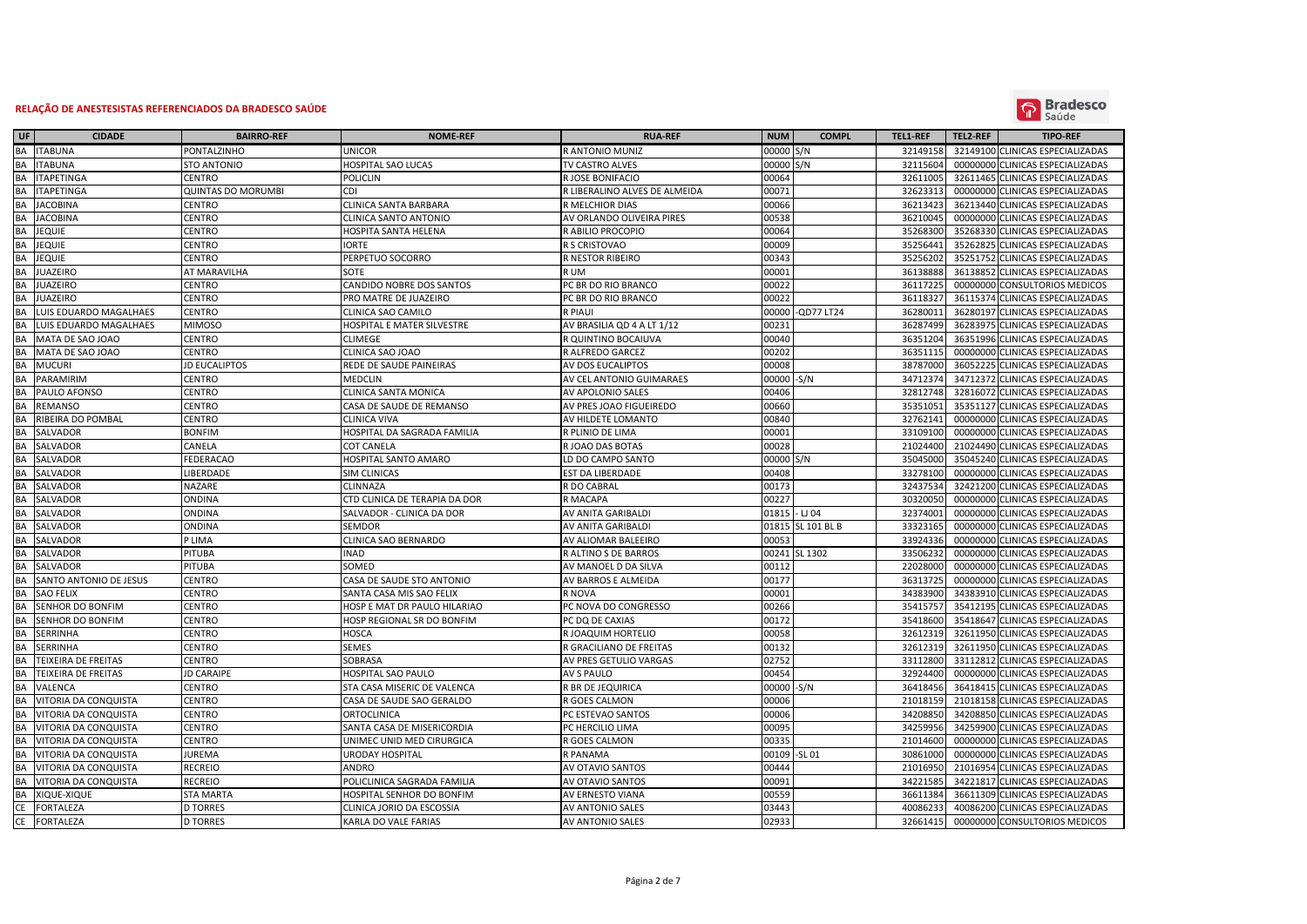

| UF        | <b>CIDADE</b>               | <b>BAIRRO-REF</b>      | <b>NOME-REF</b>                         | <b>RUA-REF</b>                     | <b>NUM</b> | <b>COMPL</b>         | <b>TEL1-REF</b> | <b>TEL2-REF</b> | <b>TIPO-REF</b>                  |
|-----------|-----------------------------|------------------------|-----------------------------------------|------------------------------------|------------|----------------------|-----------------|-----------------|----------------------------------|
| <b>CE</b> | <b>IGUATU</b>               | CENTRO                 | CLINICA SAO CAMILO                      | <b>SANTOS DUMONT</b>               | 00510      |                      | 35827800        |                 | 35827820 CLINICAS ESPECIALIZADAS |
| <b>CE</b> | QUIXADA                     | PLANALTO UNIVERSITARIO | HOSP MATER JESUS MARIA JOSE             | AV FRANCISCO ALMEIDA PINHEIRO      | 02268      |                      | 34120681        |                 | 00000000 CLINICAS ESPECIALIZADAS |
| CE        | SOBRAL                      | CENTRO                 | STA CASA DE MISER DE SOBRAL             | R ANTONIO C DE MELO                | 00919      |                      | 31120562        | 31120401        | <b>CLINICAS ESPECIALIZADAS</b>   |
| DF        | GAMA                        | GAMA                   | HOSPITAL MARIA AUXILIADORA              | A ESPECIAL N 16 LADO OESTE         |            | 00000 ST CENTRAL     | 32039400        |                 | 00000000 CLINICAS ESPECIALIZADAS |
| ES        | CACHOEIRO DE ITAPEMIRIM     | <b>G MACHADO</b>       | SERV ANEST E TRANSF SANGUE              | AV GOV FRANCISCO L DE AGUIAR       | 00010      | $-403$               | 35222397        |                 | 00000000 CLINICAS ESPECIALIZADAS |
| ES        | CARIACICA                   | AT LAJE                | VITORIA TERAPIA INTENSIVA               | R S JOAO BATISTA                   | 00200      |                      | 32269900        |                 | 33462000 CLINICAS ESPECIALIZADAS |
| ES        | CARIACICA                   | C SEDE                 | SAEL                                    | AV S JOAO BATISTA                  | 00200      | <b>ED MERIDIONAL</b> | 33462094        |                 | 00000000 CLINICAS ESPECIALIZADAS |
| ES        | SERRA                       | PRQ RES LARANJEIRAS    | CAES                                    | AV EUDES S DE SOUZA                | 00488      |                      | 33287013        |                 | 21047093 CLINICAS ESPECIALIZADAS |
| ES        | VILA VELHA                  | CENTRO                 | MILLENIUM CENTRO DE MEDICINA E CIRURGIA | R DR FREITAS LIMA                  | 00093      |                      | 21041600        |                 | 00000000 CLINICAS ESPECIALIZADAS |
| ES        | VILA VELHA                  | D E SANTO              | VILA VELHA HOSPITAL                     | R MOEMA                            | 00000      | -S/N                 | 21278500        | 00000000        | CLINICAS ESPECIALIZADAS          |
| ES        | VILA VELHA                  | PR COSTA               | <b>CLINICA GASTRO</b>                   | R QUINZE DE NOVEMBRO               | 00807      | -CASA                | 30614750        |                 | 32295195 CLINICAS ESPECIALIZADAS |
| <b>ES</b> | VITORIA                     | <b>STOS DUMONT</b>     | GAL GRUPO DE ANESTESIOLOGIA             | AV MAL CAMPOS                      | 01579      |                      | 32352690        |                 | 00000000 CLINICAS ESPECIALIZADAS |
| GO        | <b>CALDAS NOVAS</b>         | <b>TAGUAI III</b>      | HOSPITAL SANTA MONICA                   | R 91                               | 00000      | -QD 46/LT 5 A        | 34541940        |                 | 00000000 CLINICAS ESPECIALIZADAS |
| GO        | FORMOSA                     | CENTRO                 | HOSPITAL SAO CAMILO                     | AV BOSQUE                          | 00013      |                      | 36311188        | 36312520        | CLINICAS ESPECIALIZADAS          |
| GO        | <b>PORA</b>                 | CENTRO                 | JOSE LEITE BRAGA                        | AV PIO XII                         | 00551      |                      | 36741052        |                 | 36741444 CONSULTORIOS MEDICOS    |
| GO        | LUZIANIA                    | <b>VL JURACY</b>       | LIMA ANESTESIA                          | R 15 A                             | 00114      |                      | 36229600        |                 | 00000000 CLINICAS ESPECIALIZADAS |
| GO        | <b>MINEIROS</b>             | <b>VILA MACHADO</b>    | HOSPITAL DAS CLINICAS MINEIROS          | R ELIAS CARRIJO QD/02              | 00000      | $-LT$ 01             | 36727200        |                 | 00000000 CLINICAS ESPECIALIZADAS |
| GO        | QUIRINOPOLIS                | CENTRO                 | HOSPITAL QUIRINOPOLIS                   | AV JOAQUIM TIMOTEO DE PAULA        | 00077      |                      | 36511005        |                 | 00000000 CLINICAS ESPECIALIZADAS |
| GO        | SANTA HELENA DE GOIAS       | CH SOL NASCENTE        | IOS INST DE OLHOS SUDOESTE              | R ILDEFONSO LEAL SOBRINHO          | 00110      |                      | 36415038        |                 | 00000000 CLINICAS ESPECIALIZADAS |
| <b>MA</b> | <b>SAO LUIS</b>             | C ANIL III             | CEMAD                                   | PC DR COSTA FERRO                  | 00004      |                      | 21062279        |                 | 00000000 CLINICAS ESPECIALIZADAS |
| <b>MA</b> | <b>SAO LUIS</b>             | JD RENASCENCA          | SAO LUIS SERV MED ANESTESIA             | AV GRANDE ORIENTE                  | 00023      | $-47$                | 32196161        | 00000000        | CLINICAS ESPECIALIZADAS          |
| МG        | ALFENAS                     | CENTRO                 | <b>JACIEL GOMES DA SILVA</b>            | <b>BIAS FORTES</b>                 | 00592      |                      | 32912651        | 32918375        | <b>CONSULTORIOS MEDICOS</b>      |
| MG        | ARCOS                       | CENTRO                 | COOPERALTO                              | 25 DE DEZEMBRO                     | 00720      | $-101$               | 33513600        |                 | 00000000 CLINICAS ESPECIALIZADAS |
| MG        | <b>BELO HORIZONTE</b>       | SAVASSI                | CLINICA DE OLHOS DR REINALDO SIEIRO     | R ALAGOAS                          | 01314      | - SL 1401 A 1405     | 32810001        |                 | 00000000 CLINICAS ESPECIALIZADAS |
| MG        | <b>BELO HORIZONTE</b>       | STA EFIGENIA           | EDILSON GERALDO RIBEIRO                 | R GR PARA                          | 00085      | $-03$                | 32414561        |                 | 32412854 CLINICAS ESPECIALIZADAS |
| MG        | <b>BELO HORIZONTE</b>       | STA EFIGENIA           | FLAVIO MARCIO CORTES DE ARAUJO          | <b>AV BRASIL</b>                   |            | 01036 SALA 601       | 32137474        |                 | 00000000 CLINICAS ESPECIALIZADAS |
| MG        | <b>BOM DESPACHO</b>         | CENTRO                 | GASTROIMAGEM                            | R CORONEL TININHO                  | 00242      | $-SL03$              | 35222437        |                 | 00000000 CLINICAS ESPECIALIZADAS |
| MG        | CAMANDUCAIA                 | CENTRO                 | SANTA CASA DE CAMANDUCAIA               | R BUENO DE PAIVA                   | 00427      |                      | 34332371        |                 | 00000000 CLINICAS ESPECIALIZADAS |
| <b>MG</b> | CAMPO BELO                  | CENTRO                 | JOSE ORLANDO MACHADO                    | <b>C CONEGO ULISSES</b>            | 00049      |                      | 38311038        |                 | 38312026 CONSULTORIOS MEDICOS    |
| MG        | CATAGUASES                  | <b>JL TEREZA</b>       | MARCO ANTONIO SIMOES MAIA               | AV CEL ANTONIO A DE SOUZA          | 00442      |                      | 34213111        |                 | 34294900 CONSULTORIOS MEDICOS    |
| MG        | <b>CONSELHEIRO LAFAIETE</b> | ALTO VISTA ALEGRE      | FERNANDO RODRIGUES BRUNO                | RUA DOM PEDRO I                    | 00320      |                      | 37631920        |                 | 00000000 CONSULTORIOS MEDICOS    |
| MG        | CONTAGEM                    | ELDORADO               | CEMEL                                   | AV JOSE F DA ROCHA                 | 04133      |                      | 33516309        |                 | 33914212 CLINICAS ESPECIALIZADAS |
| MG        | CONTAGEM                    | ELDORADO               | CLINICA DIA ELDORADO                    | AV JOSE FARIA DA ROCHA             | 04257      |                      | 31987000        | 00000000        | <b>CLINICAS ESPECIALIZADAS</b>   |
| MG        | CONTAGEM                    | ELDORADO               | HOSPITAL SANTA HELENA                   | <b>CASUARINAS</b>                  | 00064      |                      | 33997400        |                 | 00000000 CLINICAS ESPECIALIZADAS |
| MG        | <b>CORONEL FABRICIANO</b>   | GIOVANINI              | NUCLEO MEDICO                           | AV DR JOSE DE M PINTO              | 01238      |                      | 38411587        |                 | 91084598 CLINICAS ESPECIALIZADAS |
| MG        | <b>DIVINOPOLIS</b>          | CENTRO                 | MARCELO BRAGA                           | R CEL JOAO NOTINI                  | 00150      |                      | 32227222        |                 | 32227384 CONSULTORIOS MEDICOS    |
| MG        | <b>GOVERNADOR VALADARES</b> | CENTRO                 | PAULO ROBERTO CHIABAI                   | AV BRASIL                          | 03500      |                      | 32772200        |                 | 00000000 CONSULTORIOS MEDICOS    |
| MG        | <b>GOVERNADOR VALADARES</b> | CENTRO                 | SAMP SOC DE ANESTES E MED PERIOPERA     | R BR DO RIO BRANCO                 | 00681      | $-606$               | 32768016        | 00000000        | CLINICAS ESPECIALIZADAS          |
| MG        | <b>IPATINGA</b>             | CARIRU                 | CEGED                                   | AV KIYOSHI TSUNAWAKI               | 00072      |                      | 38251848        |                 | 00000000 CLINICAS ESPECIALIZADAS |
| MG        | <b>ITABIRITO</b>            | CENTRO                 | COMEDI                                  | AV QUEIROZ JUNIOR                  | 00620      | -3 AND/SL 304        | 35613134        | 00000000        | <b>CLINICAS ESPECIALIZADAS</b>   |
| MG        | <b>ITAJUBA</b>              | VARGINHA               | CLINICA DE OLHOS SOUTO MAIOR            | R ALVARO M CHAVES                  | 00042      |                      | 36211660        |                 | 00000000 CLINICAS ESPECIALIZADAS |
| MG        | <b>ITAJUBA</b>              | VARGINHA               | STA CASA DE MIS DE ITAJUBA              | AV CESARIO ALVIM                   | 00632      |                      | 36295600        |                 | 00000000 CLINICAS ESPECIALIZADAS |
| MG        | JOAO MONLEVADE              | N SRA CONCEICAO        | MED CENTER JOAO MONLEVADE               | R RICARDO LEITE                    | 00405      |                      | 38516768        |                 | 38521272 CLINICAS ESPECIALIZADAS |
| MG        | <b>JUIZ DE FORA</b>         | MRO GLORIA             | CL DR EVANDRO E DE OLIVEIRA             | <b>CATARINA DE CASTRO</b>          | 00075      |                      | 32162226        |                 | 00000000 CLINICAS ESPECIALIZADAS |
| MG        | LAVRAS                      | CENTRO                 | SANTA CASA DE MISERICORDIA DE LAVRAS    | <b>MONSENHOR AURELIANO</b>         | 00020      |                      | 38292800        | 00000000        | CLINICAS ESPECIALIZADAS          |
| MG        | LEOPOLDINA                  | CENTRO                 | JOSE SERGIO CUNHA FREIRE                | <b>IOSE PERES</b>                  | 00046      | $-201$               | 34411525        |                 | 34412487 CONSULTORIOS MEDICOS    |
| MG        | NANUQUE                     | CENTRO                 | AVILA RAMIRO SILVA MENEZES              | <b>SAO JOAO DEL REY</b>            | 00050      |                      | 36214900        | 00000000        | <b>CONSULTORIOS MEDICOS</b>      |
| MG        | <b>OURO BRANCO</b>          | SETOR NOVE             | FOB                                     | AV PROJETADA                       | 00000      | -S/N                 | 37496141        |                 | 37496279 CLINICAS ESPECIALIZADAS |
| MG        | PARACATU                    | ALTO DO CORREGO        | LUCIO ADJUTO BOTELHO                    | I DA MARIA DO CARMO TAVEIRA JORDAO | 00000 S/N  |                      | 36715432        |                 | 00000000 CONSULTORIOS MEDICOS    |
| MG        | PARACATU                    | CENTRO                 | CLINICA FEMINILE                        | R RAFAEL ANTAO DE MELO             | 00033      | $-01/02$             | 36713905        |                 | 00000000 CLINICAS ESPECIALIZADAS |
|           | MG PATOS DE MINAS           | <b>CENTRO</b>          | HOSPITAL VERA CRUZ                      | R DR MARCOLINO                     | 01000      |                      | 38181100        |                 | 00000000 CLINICAS ESPECIALIZADAS |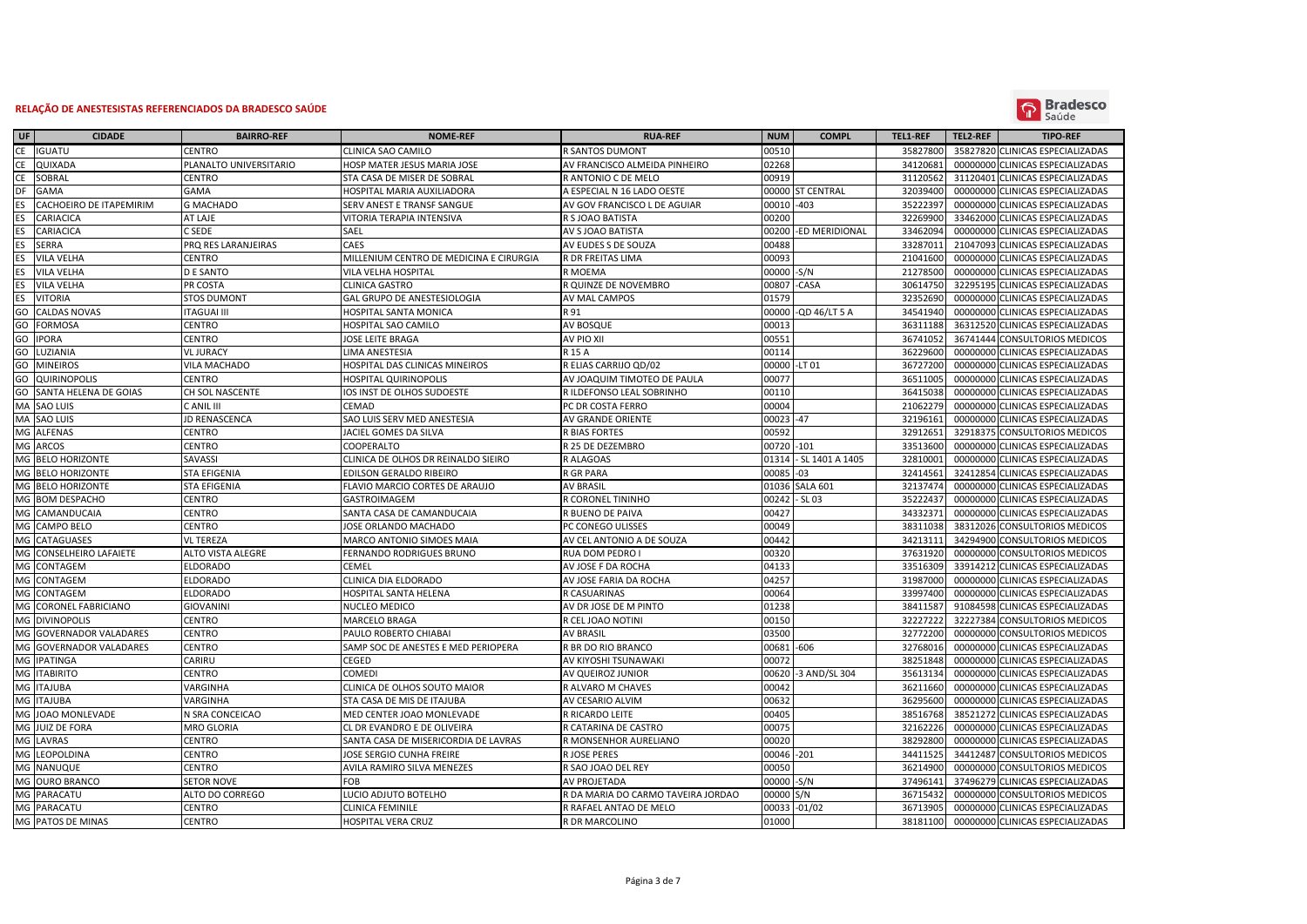

| UF.       | <b>CIDADE</b>           | <b>BAIRRO-REF</b>    | <b>NOME-REF</b>                    | <b>RUA-REF</b>              | <b>NUM</b><br><b>COMPL</b> | <b>TEL1-REF</b> | <b>TEL2-REF</b> | <b>TIPO-REF</b>                  |
|-----------|-------------------------|----------------------|------------------------------------|-----------------------------|----------------------------|-----------------|-----------------|----------------------------------|
|           | MG POUSO ALEGRE         | NOVA POUSO ALEG      | INST DA VISAO DE P ALEGRE          | AV VICENTE SIMOES           | 00901                      | 34229094        |                 | 00000000 CLINICAS ESPECIALIZADAS |
| MG        | POUSO ALEGRE            | SANTA DOROTEIA       | HOSPITAL RENASCENTISTA             | R SALVADOR DOS SANTOS NORA  | 00076                      | 34494700        | 00000000        | CLINICAS ESPECIALIZADAS          |
| MG        | <b>SALINAS</b>          | <b>CENTRO</b>        | JOAO MORAIS PENA                   | AV CNG BENICIO              | 00104                      | 38411033        |                 | 38411159 CONSULTORIOS MEDICOS    |
| MG        | SANTO ANTONIO DO AMPARO | <b>CENTRO</b>        | HOSPITAL SAO SEBASTIAO             | R ANTERO AGUIAR             | 00096                      | 38633900        |                 | 00000000 CLINICAS ESPECIALIZADAS |
| MG        | SANTO ANTONIO DO MONTE  | CENTRO               | JOAO LUIZ DA SILVA                 | AV TRANQUEDO NEVES          | 00175                      | 32818900        | 00000000        | <b>CONSULTORIOS MEDICOS</b>      |
| <b>MG</b> | <b>SETE LAGOAS</b>      | CENTRO               | NECC.                              | R QUINTINO BOCAIUVA         | 00344                      | 37712151        | 37712151        | <b>CLINICAS ESPECIALIZADAS</b>   |
| MG        | <b>TIMOTEO</b>          | <b>TIMIRIM</b>       | <b>HOSPITAL VITAL BRASIL</b>       | R JOSE J LAGE               | S/N<br>00000               | 38499500        |                 | 38499505 CLINICAS ESPECIALIZADAS |
| MG        | <b>UBERLANDIA</b>       | <b>STA MONICA</b>    | HOSP E MATERNIDADE MADRECOR        | AV FRANCISCO RIBEIRO        | 01111                      | 32306000        | 00000000        | <b>CLINICAS ESPECIALIZADAS</b>   |
| MG        | VARGINHA                | PRQ MARIELA          | <b>HOSPITAL VARGINHA</b>           | AV ANTONIETA E KALLAS       | 00299                      | 32196850        | 00000000        | CLINICAS ESPECIALIZADAS          |
| MS        | <b>DOURADOS</b>         | JD AMERICA           | HOSPITAL SANTA RITA                | R JOAO V FERREIRA           | 01517                      | 21088888        | 21088800        | CLINICAS ESPECIALIZADAS          |
| <b>MS</b> | <b>ELDORADO</b>         | <b>CENTRO</b>        | <b>EDISON CARLOS SILVA</b>         | <b>AV BRASIL</b>            | 00717                      | 34731200        |                 | 34731410 CONSULTORIOS MEDICOS    |
| MS        | <b>NAVIRAI</b>          | <b>CENTRO</b>        | CLINICA MEDICA SANTA ANA           | R VENEZUELA                 | 00237<br><b>TERREO</b>     | 34611697        | 34612796        | <b>CLINICAS ESPECIALIZADAS</b>   |
| <b>MS</b> | <b>TRES LAGOAS</b>      | <b>JD PRIMAVERIL</b> | HOSPITAL NS AUXILIADORA            | AV ROSARIO CONGRO           | 01533                      | 21053500        |                 | 21053546 CLINICAS ESPECIALIZADAS |
| MT        | <b>CUIABA</b>           | CPA <sub>I</sub>     | HOSP DO CANCER DE MT GROSSO        | AV HISTO RUBENS DE MENDONCA | 05500                      | 36487575        | 36487500        | <b>CLINICAS ESPECIALIZADAS</b>   |
| MT        | PRIMAVERA DO LESTE      | PQ CASTELANDIA       | HOSPITAL DAS CLINICAS              | R BEIJAMIM CERUT            | 00351                      | 34981055        |                 | 34982066 CLINICAS ESPECIALIZADAS |
| PA        | <b>BELEM</b>            | <b>MARCO</b>         | HOSPITAL ADVENTISTA DE BELEM       | AV ALM BARROSO              | 01758                      | 30848686        |                 | 00000000 CLINICAS ESPECIALIZADAS |
| PA        | <b>BRAGANCA</b>         | PADRE LUIZ           | <b>HOSPITAL SANTO ANTONIO</b>      | AV NAZEAZENO FERREIRA       | 00000<br>S/N               | 34252177        | 00000000        | CLINICAS ESPECIALIZADAS          |
|           | PARAGOMINAS             | PROMISSAO II         | HOSPITAL SAO PAULO                 | <b>R BR ARARUNA</b>         | 00737                      | 37293040        | 37293020        | CLINICAS ESPECIALIZADAS          |
| PA        | PARAUAPEBAS             | <b>CIDADE NOVA</b>   | HOSPITAL DAS CLINICAS              | R H                         | -QD 67 LT 8 A<br>00248     | 33461339        |                 | 33461886 CLINICAS ESPECIALIZADAS |
| PA        | SANTAREM                | ALDEIA               | CLINICA ALBANY                     | <b>AV S SEBASTIAO</b>       | 01440                      | 35292100        |                 | 35224570 CLINICAS ESPECIALIZADAS |
|           | SANTAREM                | PRAINHA              | HOSP E MATERNIDADE SAGRADA FAMILIA | <b>AV PRES VARGAS</b>       | 01606                      | 30675157        | 00000000        | CLINICAS ESPECIALIZADAS          |
| <b>PB</b> | <b>JOAO PESSOA</b>      | <b>JAGUARIBE</b>     | HOSPITAL NAPOLEAO LAUREANO         | AV CAP JOSE PESSOA          | 01140                      | 30156200        | 30156203        | CLINICAS ESPECIALIZADAS          |
| PE        | <b>ARARIPINA</b>        | <b>CENTRO</b>        | CLINICA MEDICA DO ARARIPE          | R COELHO RODRIGUES          | 00692                      | 38731291        |                 | 00000000 CLINICAS ESPECIALIZADAS |
| PE        | ARCOVERDE               | S CRISTOVAO          | ANA KATIA CAVALCANTE DE C LUCENA   | AV JOSE BONIFACIO           | 01121                      | 38211627        | 38218100        | <b>CONSULTORIOS MEDICOS</b>      |
| PE        | PETROLINA               | <b>CENTRO</b>        | CTO DE DIAGNOSTICO CLINICO         | R JOAQUIM NABUCO            | 00798                      | 21013099        | 21013059        | CLINICAS ESPECIALIZADAS          |
| PE        | <b>PETROLINA</b>        | <b>CENTRO</b>        | HENRIQUE DORIA DE VASCONCELOS      | R TOBIAS BARRETO            | 00008<br>$-902$            | 38612277        |                 | 30350162 CONSULTORIOS MEDICOS    |
|           | SERRA TALHADA           | N SRA PENHA          | NARCOTECNICA                       | PC SERGIO MAGALHAES         | 00836<br>$-02$             | 38319150        |                 | 00000000 CLINICAS ESPECIALIZADAS |
|           | SERRA TALHADA           | VARZEA               | HOSPITAL SAO FRANCISCO             | R VER SILVINO C DE SIQUEIRA | 00384                      | 38312142        | 00000000        | CLINICAS ESPECIALIZADAS          |
|           | PARNAIBA                | <b>CENTRO</b>        | SALP                               | <b>IOSE NARCISO</b>         | 01203<br>$-07$             | 33211424        | 00000000        | CLINICAS ESPECIALIZADAS          |
| PI        | PARNAIBA                | N PARNAIBA           | CASA SAUDE MATER NS FATIMA         | R TERESINA                  | 00796                      | 33221890        |                 | 33221834 CLINICAS ESPECIALIZADAS |
| PI        | <b>PICOS</b>            | <b>FATIMA</b>        | LUCIA DE FATIMA DUTRA VELOSO       | AV N SRA DE FATIMA          | 00558<br>$-SL B1$          | 34221733        | 00000000        | <b>CONSULTORIOS MEDICOS</b>      |
| PI        | TERESINA                | CENTRO               | <b>HOSPITAL SAO MARCOS</b>         | R OLAVO BILAC               | 02300                      | 21068000        |                 | 21068018 CLINICAS ESPECIALIZADAS |
| PR        | CAMPO LARGO             | LOT S GERONIMO       | HOSPITAL N SRA DO ROCIO            | R MARIA A DE OLIVEIRA       | 00599                      | 31362527        | 00000000        | <b>CLINICAS ESPECIALIZADAS</b>   |
| PR        | CASCAVEL                | <b>CENTRO</b>        | CELSO LIOUJI MITSUTAKE             | R PARANA                    | 02311                      | 32253030        |                 | 32253105 CONSULTORIOS MEDICOS    |
| PR        | COLOMBO                 | FATIMA               | HOSPTAL MATERNIDADE ALTO MARACANA  | R S PEDRO                   | 00892                      | 36755500        |                 | 00000000 CLINICAS ESPECIALIZADAS |
| PR        | <b>CURITIBA</b>         | A VERDE              | CLINICA LUCANO                     | R BRASILIO ITIBERE          | 03909                      | 33436459        | 00000000        | CLINICAS ESPECIALIZADAS          |
| PR        | <b>CURITIBA</b>         | <b>BATEL</b>         | HOSPITAL VITA BATEL                | R ALF ANGELO SAMPAIO        | 01896                      | 38838482        | 00000000        | <b>CLINICAS ESPECIALIZADAS</b>   |
| PR        | <b>CURITIBA</b>         | <b>MERCES</b>        | CLINICA BARIGUI                    | AV CANDIDO HARTMANN         | 01712                      | 30752020        | 30752034        | CLINICAS ESPECIALIZADAS          |
| PR        | <b>CURITIBA</b>         | <b>REBOUCAS</b>      | AW SAUDE                           | AV MAL FLORIANO PEIXOTO     | 02208                      | 30276663        | 30276664        | <b>CLINICAS ESPECIALIZADAS</b>   |
| PR        | FOZ DO IGUACU           | CENTRO               | HOSPITAL CATARATAS                 | R STOS DUMONT               | 00714                      | 35235200        | 35234200        | <b>CLINICAS ESPECIALIZADAS</b>   |
| PR        | <b>LONDRINA</b>         | JD LONDRILAR         | HOSPITAL MATER DEI                 | R SEN SOUZA NAVES           | 01681                      | 33742500        |                 | 00000000 CLINICAS ESPECIALIZADAS |
| PR        | <b>PALMAS</b>           | <b>CENTRO</b>        | <b>HOSPITAL SAO JOSE</b>           | R BR DO RIO BRANCO          | 01066                      | 32631181        |                 | 00000000 CLINICAS ESPECIALIZADAS |
| PR        | PITANGA                 | <b>CENTRO</b>        | HOSPITAL SAO VICENTE DE PAULO      | R JOAO GONCALVES PADILHA    | 00190                      | 36463144        | 00000000        | CLINICAS ESPECIALIZADAS          |
|           | ANGRA DOS REIS          | PR BRAVA (MAMBUCABA) | HOSPITAL DE PRAIA BRAVA            | R OITO                      | -S/N<br>00000              | 33621272        | 33621220        | <b>CLINICAS ESPECIALIZADAS</b>   |
| <b>RJ</b> | <b>BARRA MANSA</b>      | A BOM                | ALEXANDRE J DIAS VILLELA           | AV TEN JOSE EDUARDO         | 00307                      | 33232426        | 00000000        | CLINICAS ESPECIALIZADAS          |
| R.        | <b>BARRA MANSA</b>      | CENTRO               | JOSE EDUARDO GUIMARAES PEREIRA     | R PINTO RIBEIRO             | 00205                      | 33258330        | 00000000        | <b>CONSULTORIOS MEDICOS</b>      |
| <b>RJ</b> | <b>CABO FRIO</b>        | PASSAGEM             | HOSPITAL SANTA IZABEL              | R BR DO RIO BRANCO          | 00072                      | 26454040        | 26455703        | CLINICAS ESPECIALIZADAS          |
| RJ        | CAMPOS DOS GOYTACAZES   | <b>CENTRO</b>        | MARCIO ALMEIDA DA SILVA            | R MANOEL TEODORO            | $-519$<br>00156            | 99498819        |                 | 00000000 CONSULTORIOS MEDICOS    |
| R.        | CAMPOS DOS GOYTACAZES   | PRQ T CLUB           | LUIS BERNARDO VITAL BRASIL BOGADO  | R OSWALDO TAVARES           | 00226                      | 27235220        |                 | 00000000 CONSULTORIOS MEDICOS    |
| R.        | MAGE                    | SANTO ALEIXO         | POLICLINICA SANTO ALEIXO           | R LAURA MAGALHAES TEIXEIRA  | 01340                      | 26031182        | 00000000        | <b>CLINICAS ESPECIALIZADAS</b>   |
| <b>RJ</b> | <b>RESENDE</b>          | <b>MONTESE</b>       | <b>MULTICLINICAS</b>               | R DR COSTA LOBO             | 00085 -SL01                | 33554542        |                 | 00000000 CLINICAS ESPECIALIZADAS |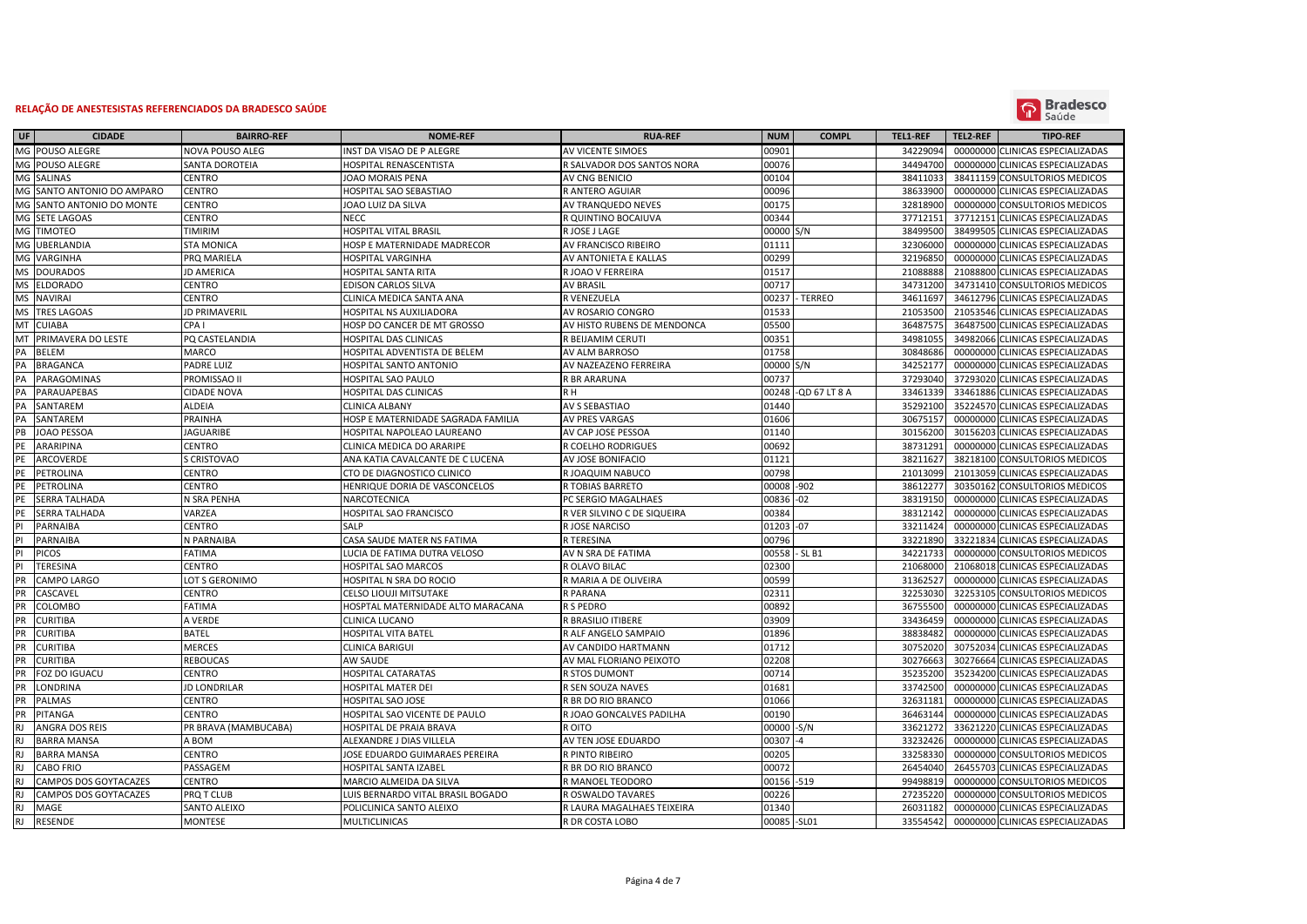

| UF        | <b>CIDADE</b>               | <b>BAIRRO-REF</b>           | <b>NOME-REF</b>                                                 | <b>RUA-REF</b>                     | <b>NUM</b>     | <b>COMPL</b>       | <b>TEL1-REF</b>      | <b>TEL2-REF</b> | <b>TIPO-REF</b>                                                      |
|-----------|-----------------------------|-----------------------------|-----------------------------------------------------------------|------------------------------------|----------------|--------------------|----------------------|-----------------|----------------------------------------------------------------------|
|           | RESENDE                     | <b>VL JULIETA</b>           | <b>MONTE SINAI</b>                                              | R WASHINGTON LUIS                  | 00120          |                    | 3355862              |                 | 00000000 CLINICAS ESPECIALIZADAS                                     |
|           | RIO DE JANEIRO              | <b>B TIJUCA</b>             | ANESCAMP SERVICOS MEDICOS LTDA                                  | r Pedro Ludovico                   |                | 00076 LT 12 QD X   | 24131810             |                 | 00000000 CLINICAS ESPECIALIZADAS                                     |
|           | SANTO ANTONIO DE PADUA      | <b>CENTRO</b>               | CASA DE SAUDE E MAT SANTA MONICA                                | R PREFEITO ALBERTO VAZ             | 00072          |                    | 38510032             |                 | 38510815 CLINICAS ESPECIALIZADAS                                     |
|           | SANTO ANTONIO DE PADUA      | CENTRO                      | CASA DE SAUDE PIO XII                                           | AV DR THEMISTOCLES DE ALMEIDA      | 00411          |                    | 38549400             |                 | 00000000 CLINICAS ESPECIALIZADAS                                     |
|           | SAO SEBASTIAO DO ALTO       | CENTRO                      | HOSPITAL SAO SEBASTIAO                                          | R MIN FRANCISCO DORNELLES          | 00069          |                    | 25591313             |                 | 25591314 CLINICAS ESPECIALIZADAS                                     |
|           | <b>VOLTA REDONDA</b>        | JD NORMANDIA                | CENTRO MED BENINCASA E GODOY                                    | R DR MIGUEL COUTO                  | 00070          |                    | 21022121             |                 | 21022104 CLINICAS ESPECIALIZADAS                                     |
|           | <b>VOLTA REDONDA</b>        | <b>VL STA CECILIA</b>       | ANESTESIOLOGISTA REUNIDOS                                       | R QUARENTA                         | 00020          |                    | 33420358             |                 | 33434618 CLINICAS ESPECIALIZADAS                                     |
|           | <b>VOLTA REDONDA</b>        | VL STA CECILIA              | CENTRO MEDICO SANTA CECILIA                                     | AV LIONS CLUB                      | 00361          |                    | 21020088             |                 | 21020066 CLINICAS ESPECIALIZADAS                                     |
|           | <b>MOSSORO</b>              | <b>STO ANTONIO</b>          | CL DE ANESTESIOLOGIA MOSSORO                                    | R SEIS DE JANEIRO                  | 00005          |                    | 33141552             |                 | 00000000 CLINICAS ESPECIALIZADAS                                     |
| <b>RO</b> | OURO PRETO DO OESTE         | CENTRO                      | <b>CLINICA BOM JESUS</b>                                        | AV DANIEL COMBONI                  | 01300          |                    | 34613516             |                 | 00000000 CLINICAS ESPECIALIZADAS                                     |
| <b>RR</b> | <b>BOA VISTA</b>            | <b>S PEDRO</b>              | HOSPITAL DA MULHER                                              | R MELVIM JONES                     | 00126          |                    | 36218569             |                 | 00000000 CLINICAS ESPECIALIZADAS                                     |
| <b>RS</b> | CAXIAS DO SUL               | CENTRO                      | DR GABRIEL RAMOS PAGLIOLI                                       | R SINIMBU                          | 02211          | -808               | 32237226             |                 | 91120956 CLINICAS ESPECIALIZADAS                                     |
| <b>RS</b> | PELOTAS                     | CENTRO                      | ILDO EUGENIO FONSECA CHIATTONI                                  | R BERNARDO PIRES                   | 00168          |                    | 3026215              |                 | 30262940 CONSULTORIOS MEDICOS                                        |
| <b>RS</b> | PORTO ALEGRE                | <b>PETROPOLIS</b>           | CLINICA DE TRATAMENTO DA DOR                                    | AV SOLEDADE                        | 00569          | - SL 1004          | 33789804             |                 | 00000000 CLINICAS ESPECIALIZADAS                                     |
| <b>RS</b> | <b>RIO GRANDE</b>           | <b>VL JUNCAO</b>            | <b>DELMAR DOS SANTOS</b>                                        | AV PRES VARGAS                     | 00323          | $-C26$             | 21257672             |                 | 99750463 CONSULTORIOS MEDICOS                                        |
|           | <b>BALNEARIO CAMBORIU</b>   | ARIRIBA                     | <b>ASATECH</b>                                                  | R ROUXINOL                         | 20099          |                    | 33611129             |                 | 00000000 CLINICAS ESPECIALIZADAS                                     |
|           | <b>BALNEARIO CAMBORIU</b>   | ARIRIBA                     | <b>ISEV UNIDADE BALNEARIO CAMBORIU</b>                          | AV DO ESTADO D VIEIRA              | 01690          | BLOCO <sub>2</sub> | 30811107             |                 | 00000000 CLINICAS ESPECIALIZADAS                                     |
|           | <b>BALNEARIO CAMBORIU</b>   | <b>CENTRO</b>               | IRMA-INST REGIONAL MED AMBUL                                    | R ALVIN BAUER                      | 00400          |                    | 33630644             |                 | 33633636 CLINICAS ESPECIALIZADAS                                     |
| <b>SC</b> | BLUMENAU                    | <b>GARCIA</b>               | ANESTESISTAS ASSOCIADOS                                         | R ARMANDO ODEBRECHT                | 00070          | -305               | 3222038              |                 | 00000000 CLINICAS ESPECIALIZADAS                                     |
|           | BLUMENAU                    | <b>GARCIA</b>               | SERV ANESTESIA HSC E HSA                                        | R PREF FREDERICO B JUNIOR          | 00124          |                    | 32220388             |                 | 33228522 CLINICAS ESPECIALIZADAS                                     |
|           | <b>FLORIANOPOLIS</b>        | CENTRO                      | CARLOS ALBERTO DA SILVA JUNIOR                                  | AV HERCILIO LUZ                    | 01302          |                    | 32243099             |                 | 00000000 CONSULTORIOS MEDICOS                                        |
| SC        | <b>FLORIANOPOLIS</b>        | <b>CENTRO</b>               | SIANEST                                                         | AL GOV HERIBERTO HULSE             | 00229          |                    | 32231294             |                 | 32230585 CLINICAS ESPECIALIZADAS                                     |
|           | <b>IBIRAMA</b>              | CENTRO                      | OSCAR MANUEL MONTOYA GOMEZ                                      | R 3 DE MAIO                        | 00000          | 365                | 33572025             |                 | 00000000 CONSULTORIOS MEDICOS                                        |
|           | <b>INDAIAL</b>              | <b>CENTRO</b>               | ADEMIR DANILO ZARDO                                             | R DES ALVES PEDROSA                | 00185          | $-20$              | 33331274             |                 | 00000000 CONSULTORIOS MEDICOS                                        |
| <b>SC</b> | <b>ITAJAI</b>               | CENTRO                      | SANIT SERVICO DE ANESTESIA                                      | AV CORONEL MARCOS KONDER           | 01207          |                    | 33483730             |                 | 00000000 CLINICAS ESPECIALIZADAS                                     |
| SC        | <b>JOINVILLE</b>            | <b>ATIRADORES</b>           | <b>ALTAIR CARLOS PEREIRA</b>                                    | R DR ROBERTO KOCH                  | 00072          |                    | 34331666             |                 | 00000000 CONSULTORIOS MEDICOS                                        |
|           | <b>JOINVILLE</b>            | <b>ATIRADORES</b>           | ONDYR CLIMACO MACUCO                                            | R DR ROBERTO KOCH                  | 00072          |                    | 34331666             |                 | 00000000 CONSULTORIOS MEDICOS                                        |
|           | <b>JOINVILLE</b>            | <b>ATIRADORES</b>           | RENATO ALMEIDA COUTO DE CASTRO                                  | R DR ROBERTO KOCH                  | 00072          |                    | 34331666             |                 | 00000000 CONSULTORIOS MEDICOS                                        |
| <b>SC</b> | <b>JOINVILLE</b>            | ATIRADORES                  | VANDERLEI SIMONI                                                | R DR ROBERTO KOCH                  | 00072          |                    | 34331666             |                 | 00000000 CONSULTORIOS MEDICOS                                        |
|           | <b>POMERODE</b>             | CENTRO                      | <b>CLINESUR</b>                                                 | R HERMANN WEEGE                    | 02727          | $-SL$ 7 /22        | 33950109             |                 | 33870459 CLINICAS ESPECIALIZADAS                                     |
|           | <b>POMERODE</b>             | <b>TESTO REGA</b>           | HERVE PUPIN DE ALMEIDA                                          | R GERMANO BRANDES                  | 00690          |                    | 33826200             |                 | 33823944 CONSULTORIOS MEDICOS                                        |
|           | <b>RIO NEGRINHO</b>         | ALEGRE                      | FUND HOSP RIO NEGRINHO                                          | R FRITZ KLOSTERMANN                | 00403          |                    | 36462000             |                 | 36462053 CLINICAS ESPECIALIZADAS                                     |
| <b>SC</b> | SAO FRANCISCO DO SUL        | CENTRO                      | <b>ALEXANDRE HAHN</b>                                           | R BR DO RIO BRANCO                 | 00580          |                    | 34446262             |                 | 00000000 CONSULTORIOS MEDICOS                                        |
| SC        | SOMBRIO                     | CENTRO                      | HOSPITAL DOM JOAQUIM                                            | R DR ANTONIO BOTTINI               | 00046          |                    | 35331447             |                 | 35333202 CLINICAS ESPECIALIZADAS                                     |
|           | <b>TIJUCAS</b>              | CENTRO                      | <b>CLINIVATI</b>                                                | R LEOBERTO LEAL                    | 00244          |                    | 36412900             |                 | 00000000 CLINICAS ESPECIALIZADAS                                     |
| SC        | <b>TIMBO</b>                | <b>CENTRO</b>               | HERVE PUPIN DE ALMEIDA                                          | R GERMANO BRANDE                   | 00690          |                    | 33823944             |                 | 00000000 CONSULTORIOS MEDICOS                                        |
|           | <b>TUBARAO</b><br>AMERICANA | VL MOEMA<br><b>VL MEDON</b> | PRO VIDA<br><b>ANESTESISTAS ASSOCIADOS</b>                      | AV MARCOLINO M CABRAL              | 02075<br>00263 |                    | 36311500<br>34757400 |                 | 00000000 CLINICAS ESPECIALIZADAS                                     |
|           | ARUJA                       | CENTRO                      | CENTRO MEDICO AMA UNIDADE ARUJA                                 | <b>AV BRASIL</b><br>R MELVIN JONES | 00208          |                    | 46527500             |                 | 34757401 CLINICAS ESPECIALIZADAS<br>00000000 CLINICAS ESPECIALIZADAS |
| SP        | ASSIS                       | <b>CENTRO</b>               |                                                                 |                                    | 00117          |                    | 34022020             |                 | 34022012 CLINICAS ESPECIALIZADAS                                     |
| SP        | ASSIS                       | <b>JD EUROPA</b>            | HOSP OLHOS OESTE PAULISTA<br>IAM ATENDIMENTOS MEDICO HOSPITALAR | R STA ROSA<br>R NAGILA JUBRAN      | 00040          |                    | 33021314             |                 | 33021313 CLINICAS ESPECIALIZADAS                                     |
|           | ATIBAIA                     | <b>CENTRO</b>               |                                                                 | R ADOLFO ANDRE                     | 01500          |                    | 44120840             |                 | 44131808 CLINICAS ESPECIALIZADAS                                     |
|           | ATIBAIA                     | <b>CENTRO</b>               | CTO MICROCIR OCULAR ATIBAIA<br>SANTA CASA DE ATIBAIA            | PC MIGUEL VAIRO                    | 00104          |                    | 44123059             |                 | 00000000 CLINICAS ESPECIALIZADAS                                     |
|           | <b>ATIBAIA</b>              | <b>RCR ESTORIL</b>          | HOSPITAL ALBERT SABIN                                           | R DA BAHIA                         | 00342          |                    | 44145000             |                 | 00000000 CLINICAS ESPECIALIZADAS                                     |
| SP        | <b>ATIBAIA</b>              | <b>VL SANTISTA</b>          | HOSPITAL NOVO ATIBAIA                                           | R PEDRO CUNHA                      | 00145          |                    | 44146000             |                 | 00000000 CLINICAS ESPECIALIZADAS                                     |
|           | <b>BAURU</b>                | <b>CENTRO</b>               | LUIS CESAR COSTA E SILVA                                        | R GUSTAVO MACIEL                   | 01515          | $-68$              | 4009323              |                 | 00000000 CONSULTORIOS MEDICOS                                        |
|           | <b>BOITUVA</b>              | CHACARA LABRONICI           | HOSPITAL SAO LUIZ                                               | R BENEDITA SANSON LABRONICI        | 00149          |                    | 33638836             |                 | 00000000 CLINICAS ESPECIALIZADAS                                     |
|           | <b>BRAGANCA PAULISTA</b>    | <b>CENTRO</b>               | STA C MIS DE BRAG PAULISTA                                      | R CEL ASSIS GONCALVES              | 00700          |                    | 44818004             |                 | 44818000 CLINICAS ESPECIALIZADAS                                     |
|           | CACAPAVA                    | VL S JOAO                   | LUIZ BARONE JUNIOR                                              | R CEL JOAO D GUIMARAES             | 00266          |                    | 36535266             |                 | 00000000 CONSULTORIOS MEDICOS                                        |
|           | <b>CAMPINAS</b>             | <b>B PALMEIRAS</b>          | FRANCISCO CARLOS PENA SIQUEIRA                                  | AV PAPA JOAO PAULO I               | 00420          |                    | 32310592             |                 | 00000000 CONSULTORIOS MEDICOS                                        |
| <b>SP</b> | <b>CAMPINAS</b>             | <b>CENTRO</b>               | LAERCIO LOBO DE MORAES                                          | AV ANDRADE NEVES                   | 00402          |                    | 37343003             |                 | 00000000 CONSULTORIOS MEDICOS                                        |
|           |                             |                             |                                                                 |                                    |                |                    |                      |                 |                                                                      |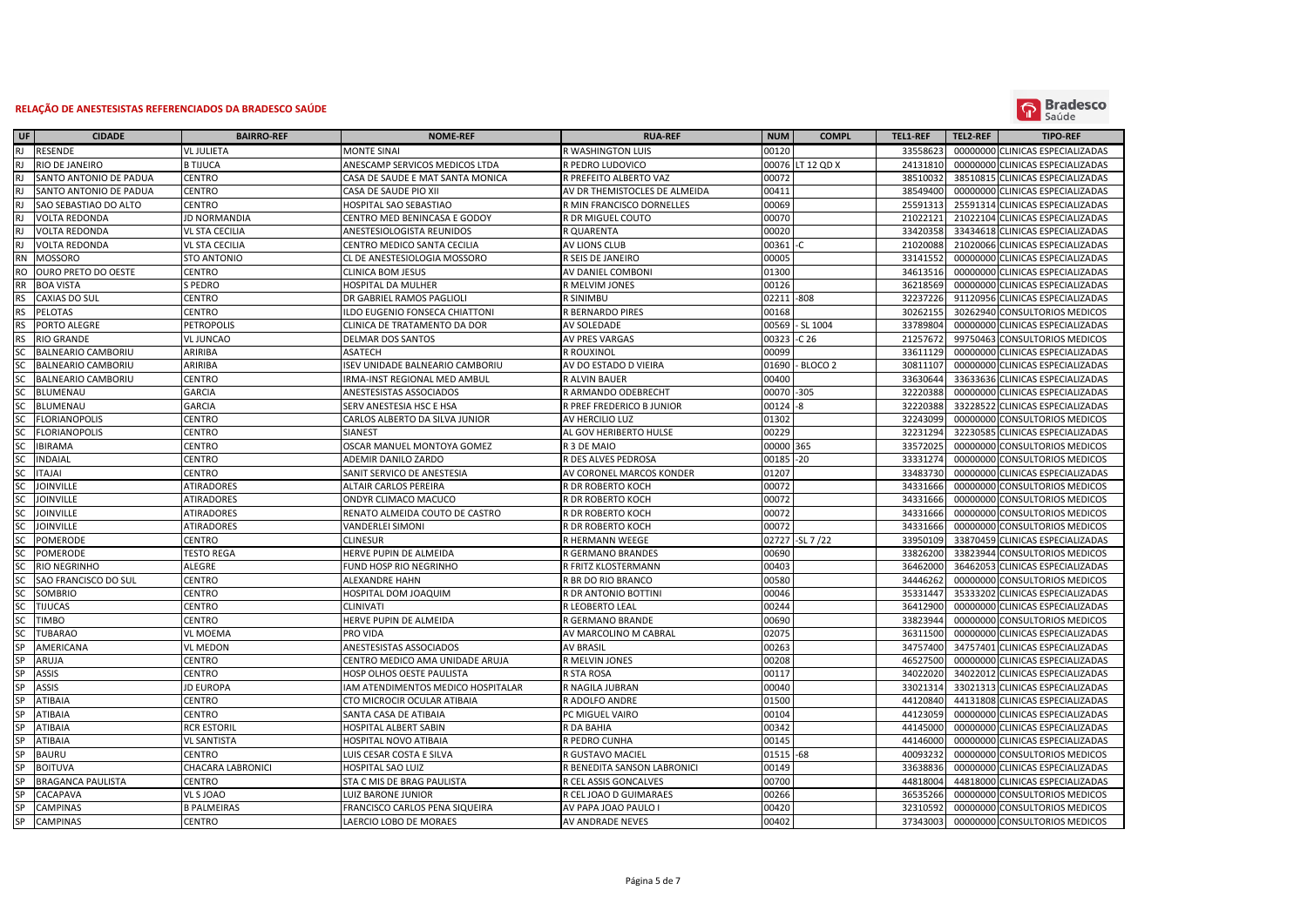

| UF | <b>CIDADE</b>         | <b>BAIRRO-REF</b>              | <b>NOME-REF</b>                     | <b>RUA-REF</b>             | <b>NUM</b> | <b>COMPL</b> | <b>TEL1-REF</b> | <b>TEL2-REF</b> | <b>TIPO-REF</b>                  |
|----|-----------------------|--------------------------------|-------------------------------------|----------------------------|------------|--------------|-----------------|-----------------|----------------------------------|
| SP | <b>CAMPINAS</b>       | CENTRO                         | <b>SAUDE VIDA</b>                   | R PE VIEIRA                | 00540      |              | 37228700        |                 | 00000000 CLINICAS ESPECIALIZADAS |
|    | <b>CAMPINAS</b>       | <b>CENTRO</b>                  | SERVICO ANESTESIA CAMPINAS          | AV ANDRADE NEVES           | 00402      |              | 37343031        |                 | 00000000 CLINICAS ESPECIALIZADAS |
| SP | <b>CAMPINAS</b>       | FAZ STA CANDIDA                | <b>SIAC</b>                         | R JOSE G C CHRISTOFARO     | 00175      |              | 32310592        | 00000000        | CLINICAS ESPECIALIZADAS          |
| SP | <b>CAMPINAS</b>       | JD IPAUSSURAMA                 | HOSP E MAT CELSO PIERRO             | AV JOHN B DUNLOP           | 00000 S/N  |              | 31121628        |                 | 33438600 CLINICAS ESPECIALIZADAS |
|    | <b>CAMPINAS</b>       | JD STA GENEBRA II (BR GERALDO) | <b>IOC</b>                          | R ALBERTO DE SALVO         | 00311      |              | 37873400        |                 | 00000000 CLINICAS ESPECIALIZADAS |
|    | <b>FRANCA</b>         | SJOAQUIM                       | HOSPITAL SAO JOAQUIM                | R ABILIO COUTINHO          | 00331      |              | 37117777        |                 | 37117797 CLINICAS ESPECIALIZADAS |
|    | <b>INDAIATUBA</b>     | C NOVA I                       | ANESTESISTAS ASSOCIADOS             | R JOSE DO PATROCINIO       | 00055      |              | 38167395        | 38852105        | CLINICAS ESPECIALIZADAS          |
|    | <b>INDAIATUBA</b>     | C NOVA I                       | ORLANDO ANNICCHINO JUNIOR           | AV PRES VARGAS             | 01591      |              | 38858400        | 38756899        | CONSULTORIOS MEDICOS             |
|    | <b>INDAIATUBA</b>     | JD ESPLANADA                   | <b>INDAIATUBA DAY HOSPITAL</b>      | AV FABIO F BICUDO          | 00293      |              | 38754015        |                 | 00000000 CLINICAS ESPECIALIZADAS |
| SP | <b>ITATIBA</b>        | JD C BORELLA                   | <b>CLINICA CEM</b>                  | R STO ANTONIO              | 00520      |              | 34087030        | 00000000        | CLINICAS ESPECIALIZADAS          |
| SΡ | ITU                   | BRASIL                         | RICARDO BERTHO FERREIRA             | R RIO G DO SUL             | 00341      |              | 78231150        |                 | 00000000 CONSULTORIOS MEDICOS    |
| SP | <b>ITU</b>            | <b>CENTRO</b>                  | MARIO TADAYOSHI TAKEJIMA            | R DO PATROCINIO            | 00397      |              | 40230390        |                 | 00000000 CONSULTORIOS MEDICOS    |
| SP | <b>JACAREI</b>        | <b>CENTRO</b>                  | <b>FONSECA &amp; JAVARONI</b>       | AV MAJ ACACIO FERREIRA     | 00510      |              | 39511679        |                 | 00000000 CLINICAS ESPECIALIZADAS |
|    | <b>JUNDIAI</b>        | CH URBANA                      | REVITARE                            | R SOCRATES F DE OLIVEIRA   | 00070      |              | 4522334         | 00000000        | CLINICAS ESPECIALIZADAS          |
|    | MAUA                  | <b>MATRIZ</b>                  | SANTA CASA DE MAUA                  | AV D JOSE GASPAR           | 01374      |              | 2198830         | 00000000        | CLINICAS ESPECIALIZADAS          |
|    | <b>ORLANDIA</b>       | CENTRO                         | JOSE JACKSON DOJAS                  | AV <sub>7</sub>            | 00283      |              | 3826010         | 00000000        | <b>CONSULTORIOS MEDICOS</b>      |
|    | PAULINIA              | N PAULINIA                     | <b>GLOBAL MEDIC</b>                 | R DO DIVINO SALVADOR       | 00112      |              | 38741759        | 00000000        | CLINICAS ESPECIALIZADAS          |
|    | PINDAMONHANGABA       | N SRA P SOCORRO                | HOSPITAL FREI GALVAO                | AV ARISTIDES J DE OLIVEIRA | 00115      |              | 3644480         | 00000000        | CLINICAS ESPECIALIZADAS          |
| SP | PINDAMONHANGABA       | SANTANA                        | AMGO ASSIST MED EM GIN OBST         | AV FORTUNATO MOREIRA       | 00255      |              | 3645535         | 36453550        | <b>CLINICAS ESPECIALIZADAS</b>   |
| SP | PIRACAIA              | <b>CENTRO</b>                  | FN ASSISTENCIA MEDICA               | R 7 DE SETEMBRO            | 00210      |              | 40366520        |                 | 40367574 CLINICAS ESPECIALIZADAS |
|    | PRESIDENTE PRUDENTE   | <b>CENTRO</b>                  | LUIZ ANTONIO DE SIQUEIRA            | R DR GURGEL                | 00715      |              | 33115000        | 39036566        | <b>CONSULTORIOS MEDICOS</b>      |
|    | RIBEIRAO PRETO        | CENTRO                         | SARP                                | R LAFAIETE                 | 01107      | $-144$ APT   | 3625202         | 39683110        | <b>CLINICAS ESPECIALIZADAS</b>   |
|    | RIBEIRAO PRETO        | CENTRO                         | <b>SEARP</b>                        | R BERNARDINO DE CAMPOS     | 01001      | -809         | 32372783        |                 | 32372784 CLINICAS ESPECIALIZADAS |
|    | RIO CLARO             | <b>CENTRO</b>                  | <b>FABIO BORANGA</b>                | R 5                        | 01315      |              | 3524543         | 35253525        | <b>CLINICAS ESPECIALIZADAS</b>   |
| SΡ | RIO CLARO             | CENTRO                         | <b>FABIO BORANGA</b>                | R 5                        | 01315      |              | 3524543         | 35253525        | <b>CONSULTORIOS MEDICOS</b>      |
| SP | <b>SANTO ANDRE</b>    | <b>CENTRO</b>                  | HOSP E MAT BEN P SANTO ANDRE        | AV PORTUGAL                | 00530      |              | 21985000        |                 | 00000000 CLINICAS ESPECIALIZADAS |
| SP | <b>SANTOS</b>         | <b>BOQUEIRAO</b>               | SERV ANEST E REANIM SANTOS          | AV CNSO NEBIAS             | 00635      | $-08$        | 32213204        |                 | 32213204 CLINICAS ESPECIALIZADAS |
|    | <b>SANTOS</b>         | ENCRUZILHADA                   | MEDCENTER SERVICO DE ANESTESIA      | R OLYNTHO R DANTAS         | 00343      | $-23$        | 21381000        | 00000000        | CLINICAS ESPECIALIZADAS          |
| kΡ | SANTOS                | GONZAGA                        | <b>CLINIMATER</b>                   | AV MAL DEODORO             | 00168      |              | 2202737         | 00000000        | CLINICAS ESPECIALIZADAS          |
|    | SANTOS                | PNT PRAIA                      | SERV HOSP DE ANESTESIA              | AV BARTOLOMEU DE GUSMAO    | 00180      | $-814$       | 3228900         |                 | 00000000 CLINICAS ESPECIALIZADAS |
|    | SAO BERNARDO DO CAMPO | <b>CENTRO</b>                  | <b>HOSPITAL IFOR</b>                | R AMERICO BRASILIENSE      | 00596      |              | 40836800        |                 | 00000000 CLINICAS ESPECIALIZADAS |
|    | SAO CAETANO DO SUL    | <b>STA PAULA</b>               | HOSPITAL NS DE FATIMA               | R N SRA DE FATIMA          | 00497      |              | 42278200        |                 | 42278300 CLINICAS ESPECIALIZADAS |
| SP | <b>SAO CARLOS</b>     | <b>CENTRO</b>                  | CASA DE SAUDE E MAT S CARLOS        | R SETE DE SETEMBRO         | 03033      |              | 26672146        | 33732455        | <b>CLINICAS ESPECIALIZADAS</b>   |
| SP | SAO JOSE DO RIO PRETO | <b>B VISTA</b>                 | SASC SERV ANEST E ANALGESIA         | R FRITZ JACOBS             | 01335      |              | 21399229        |                 | 00000000 CLINICAS ESPECIALIZADAS |
|    | SAO JOSE DO RIO PRETO | JD TARRAF II                   | SOC ANESTESIOLOG 16 OUTUBRO         | R JAMIL B CURY             | 01075      |              | 32262581        |                 | 00000000 CLINICAS ESPECIALIZADAS |
|    | SAO JOSE DO RIO PRETO | <b>VL ELVIRA</b>               | AUSTA SOC DE ANESTESIA              | AV MURCHID HOMSI           | 01385      |              | 32213139        | 32248326        | CLINICAS ESPECIALIZADAS          |
|    | SAO JOSE DOS CAMPOS   | CENTRO                         | ANESTEC                             | PC DR MAURICIO CURY        | 00120      | $-23$        | 39437470        | 00000000        | <b>CLINICAS ESPECIALIZADAS</b>   |
|    | SAO JOSE DOS CAMPOS   | F S JOSE                       | DR SEBASTIAO BATISTA LEITE          | R FRANCISCA M DE JESUS     | 00347      | -908/909     | 39391000        | 39398044        | CLINICAS ESPECIALIZADAS          |
|    | SAO JOSE DOS CAMPOS   | <b>JD COLINAS</b>              | HELOISA MARQUES ZAGHETTO            | R CER ROBERTO WEISS        | 00312      |              | 39223948        |                 | 00000000 CONSULTORIOS MEDICOS    |
| SΡ | SAO JOSE DOS CAMPOS   | <b>JD S DIMAS</b>              | ANESTESIOCLIN SERVICOS MEDICOS      | AV DR ADHEMAR DE BARROS    | 00910      |              | 3941250         | 00000000        | CLINICAS ESPECIALIZADAS          |
| SP | SAO JOSE DOS CAMPOS   | <b>JD S DIMAS</b>              | MARCIA DREON GOMES CORREA           | <b>AV TIVOLI</b>           | 00433      |              | 39229011        |                 | 00000000 CONSULTORIOS MEDICOS    |
|    | SAO JOSE DOS CAMPOS   | <b>JD S DIMAS</b>              | <b>SEMAGO</b>                       | R MTO EGYDIO PINTO         | 00165      | 54           | 39226224        |                 | 32079400 CLINICAS ESPECIALIZADAS |
|    | <b>SAO PAULO</b>      | <b>B VISTA</b>                 | CLIN DE ANESTESIA SAO PAULO         | R MARTINIANO DE CARVALHO   | 00864      | CJ603        | 32621144        |                 | 32621144 CLINICAS ESPECIALIZADAS |
|    | <b>SAO PAULO</b>      | <b>BRAS</b>                    | <b>IBCC</b>                         | AV ALCANTARA MACHADO       | 02576      |              | 34744200        |                 | 34744222 CLINICAS ESPECIALIZADAS |
|    | <b>SAO PAULO</b>      | C JARDIM                       | EMPRESA DE REPASSE MEDICO - MORUMBI | R ENG OSCAR AMERICANO      | 00840      | <b>PARTE</b> | 30931200        | 00000000        | <b>CLINICAS ESPECIALIZADAS</b>   |
|    | <b>SAO PAULO</b>      | <b>HIGIENOPOLIS</b>            | HOSPITAL SANTA ISABEL               | R DA VERIDIANA             | 00311      |              | 21767700        |                 | 00000000 CLINICAS ESPECIALIZADAS |
| SP | <b>SAO PAULO</b>      | I BIBI                         | GASP AS MED ANESTESIOLOGICA         | R JESUINO ARRUDA           | 00318      | - CJ 11      | 38053776        | 59043776        | CLINICAS ESPECIALIZADAS          |
| SP | <b>SAO PAULO</b>      | <b>BIBI</b>                    | NESTOR DANIEL TURNER                | R GUILHERME BANNITZ        | 00090      | APTO 24      | 29796482        | 00000000        | <b>CONSULTORIOS MEDICOS</b>      |
|    | <b>SAO PAULO</b>      | <b>BIBI</b>                    | ROSANA VITALINO DA SILVA            | R PEDROSO ALVARENGA        | 01046      | $-21$        | 30798707        |                 | 30798474 CLINICAS ESPECIALIZADAS |
| SP | <b>SAO PAULO</b>      | <b>INDIANOPOLIS</b>            | DAISY SABA ARBACHE MASCARI          | <b>AV IRAI</b>             | 00438      | $-113$       | 50446110        | 00000000        | <b>CLINICAS ESPECIALIZADAS</b>   |
| SP | <b>SAO PAULO</b>      | <b>INDIANOPOLIS</b>            | <b>FLAVIO ZARDI BERETTA</b>         | AL DOS AICAS               | 00522      | $-132$       | 50541751        |                 | 00000000 CONSULTORIOS MEDICOS    |